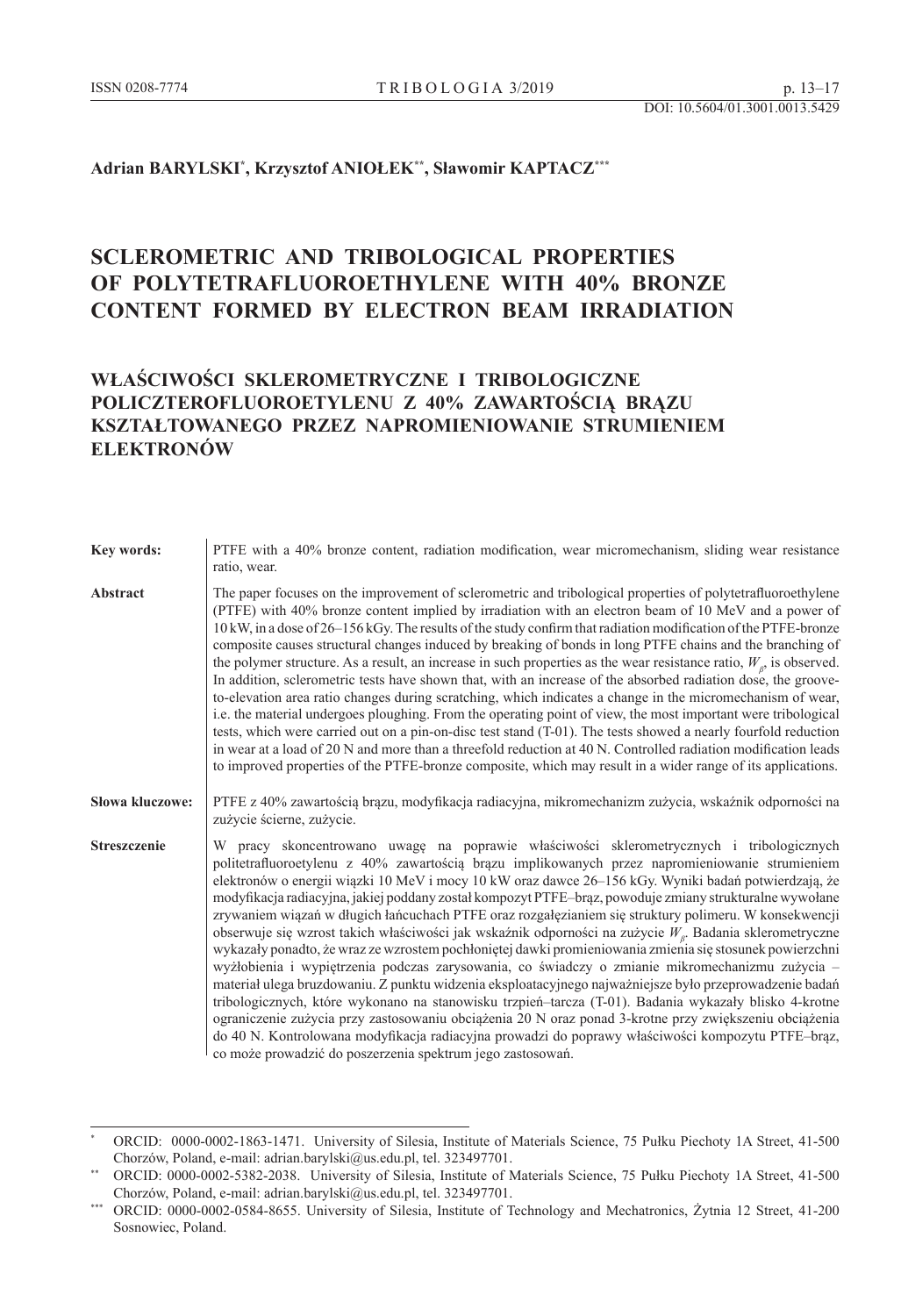#### **INTRODUCTION AND RESEARCH METHODOLOGY**

Polytetrafluoroethylene (PTFE) is currently one of the most important thermoplastics on the market. This material is characterized by such properties as low dielectric constant, high specific resistance, chemical inertness, high melting point, and low friction coefficient. These properties facilitate using this material in many areas of life, such as, inter alia, electronic and electrical systems, bearing components, chemical or medical apparatus components (including implants), or commonly used household items **[L. 1–6]**.

PTFE is characterized by a banded crystallineamorphous structure, where the band length can be from 10 to 100 um and its width from 0.2 to 1 um. The result of such a structure is a high, as for a polymer, density of 2.1 to 2.3 g/cm<sup>3</sup> **[L.7]**.

Despite its good properties, PTFE shows quite poor functional properties, i.e. it is characterized by high wear and low abrasion resistance, although its friction coefficient is low (static 0.08 and dynamic 0.01) **[L. 8]**. These properties can be significantly increased by applying appropriate types of fillers in the PTFE matrix. Not only the type of fillers, but also the size and shape of their particles have a significant influence on the improvement of properties of the composite **[L. 8]**. The use of fillers is mainly aimed at improving mechanical properties (rigidity, strength) and tribological properties **[L. 6]**. Adding a bronze filler to the PTFE matrix results in a significant improvement of both mechanical and tribological properties. PTFE with a bronze additive shows a higher hardness, compression strength, and Young's modulus, as well as better resistance to abrasive wear and a lower friction coefficient. Moreover, the change of properties can be strictly controlled by changing the volume share of fillers, their type, shape, and distribution in the PTFE matrix **[L. 8–10]**.

Another factor which affects the properties of PTFE, apart from fillers, is ionizing radiation. Even at relatively low doses, radiation influences such properties as crystallinity degree, and mechanical and tribological properties, thereby allowing control of mechanical, physical, and technological properties of PTFE **[L. 11–18]**.

Most studies concern the effect of gamma radiation on PTFE without fillers. Therefore, it is advisable to determine the effect of electron beam irradiation on the PTFE-bronze composite. In this paper, attention is focused on the change of sclerometric and tribological properties of the investigated composite through the use of irradiation with a 10 MeV electron beam, which is necessary to penetrate the material to the thickness of several centimetres.

The research materials were 20 mm diameter bars made of polytetrafluoroethylene (PTFE) with a 40% bronze addition (SM-B40, Inbras, Poland). The filler for PTFE was tin bronze without lead preparation  $(Sn - 10\%, Zn - 2\%, Pb<0.004\%)$  with a grain size of 0–32 µm. Cylindrical samples, 20 mm in height, were cut out from the composite. Irradiation with an electron beam was performed using a linear accelerator Elektronika 10/10 (energy of electrons: 10 MeV, beam power: 10 kW). The absorbed dose ranged from 25 to 156 kGy. Next, the samples were stabilized through oxidation by means of thermal processing in a vacuum, which was heating to a temperature of 200°C for 4 hours, soaking for 2 hours, and cooling down to ambient temperature for 10 hours. After that, all the samples were vacuum wrapped.

The scratch tests were performed with a Micron-Gamma device using a Rockwell indenter (Y-275, 200 µm radius). During the scratch test, a normal force of 4 N and a scratching rate of 5.4 mm/min were applied for a ca. 4 mm long scratch. Measurements of the groove area *A* and the plastic elevation area *B* (**Fig. 1**) were taken by means of a Taylor Hobson profiler with the TalyMap Universal software.



**Fig. 1. Cross-section diagram of a scratch formed during a scratch test** 

Rys. 1. Schemat profilu powstałego podczas testu zarysowania

A scratch area of 4.5 x 1 mm was examined, maintaining a sampling distance of  $x = 25 \mu m$  and  $y = 1$  μm, which allows obtaining 180 cross-sections for each surface examined. The coefficient of polymers' resistance to sliding wear,  $W_{\beta}$ , was calculated from the following formula (1) **[L. 19]**:

$$
W_{\beta} = \frac{1}{\frac{1}{n} \sum_{i=1}^{n} (\beta_i A_i)} \text{ [mm-2]} \tag{1}
$$

where  $\beta_i$  – the micromechanism of sliding wear determined from dependence (2) **[L. 20–21]**:

$$
\beta = \frac{1}{n} \sum_{i=1}^{n} \frac{A_i - B_i}{A_i} \qquad [-]
$$
 (2)

where  $A_i$  – furrow area,  $B_i$  – elevation area.

Tribological tests of polytetrafluoroethylene with a 40% bronze content were performed using a T-01 device (manufactured by ITeE Radom, Poland). A pin-on-disc friction couple was applied. In each case, 3 samples were prepared (pins, 5 mm in diameter).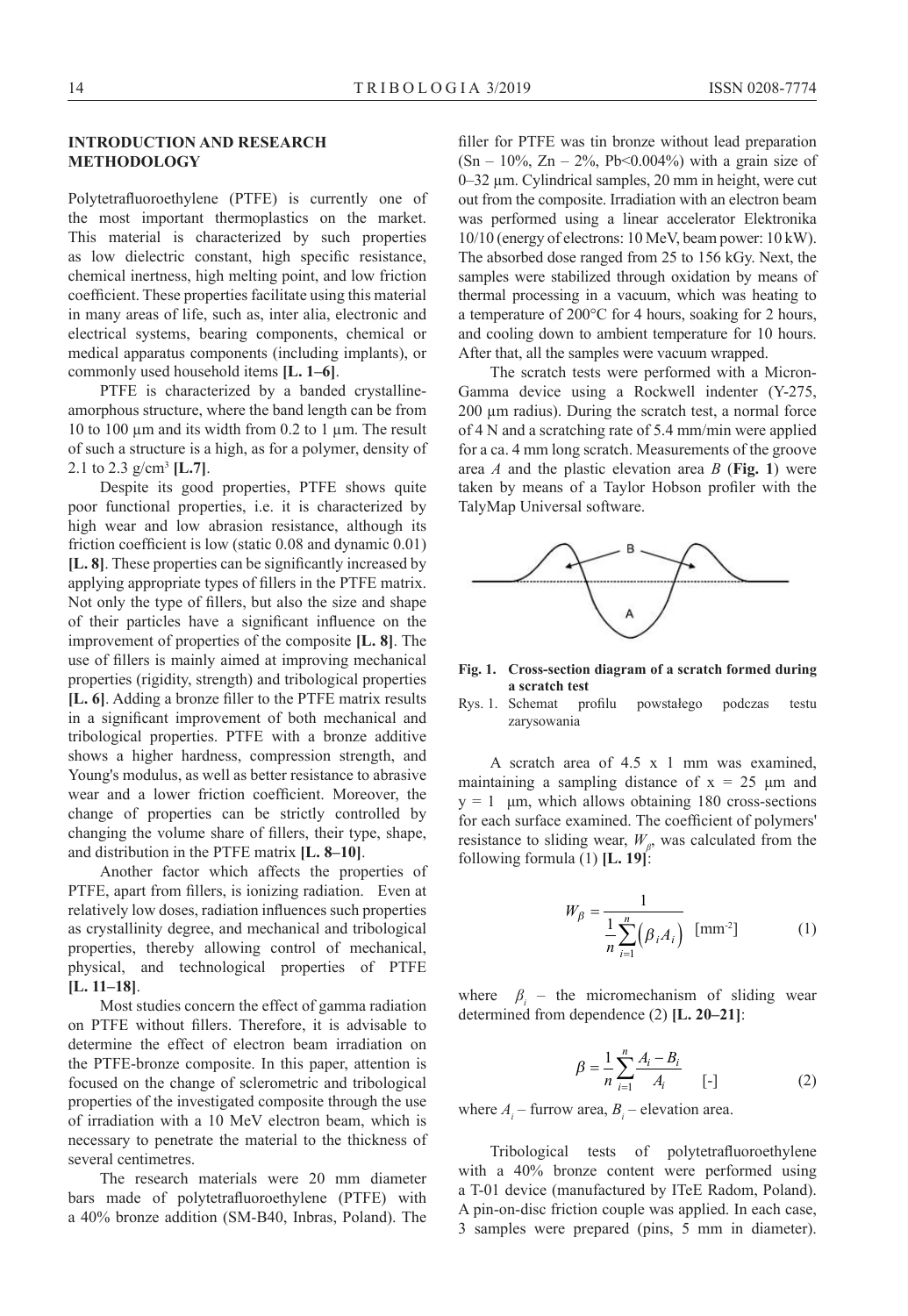Discs made of 1H18N9T steel were used as counterspecimens, with a surface roughness  $R = 0.2 \mu m$ , which enabled the formation of a thin film reducing the friction coefficient and wear. Tests were performed in accordance with the recommendations of VAMAS Technical Note and the requirements of the ASTM G-99 standard **[L. 22–23]**, with the following contact parameters: dry friction; pin diameter: 5 mm; friction distance diameter: 24 mm, sliding speed: 0.1 m/s; and, load: 20 N and 40 N (pressure: 1 and 2 MPa); friction distance: 1000 m. The ambient parameters were temperature – 21  $\pm 1^{\circ}$ C, and humidity – 50  $\pm 5\%$ . The linear wear  $W<sub>L</sub>$  was determined as the difference between the indications of the micrometric sensor before and after the tests (and after the cooling stage).

#### **RESEARCH RESULTS AND ANALYSIS**

As a result of changes caused by electron beam irradiation, which include, inter alia, the reconstruction of the molecular structure (breakage of polymer chains, an increase in the degree of crystallinity, a significant decrease of average molecular weight, an increase of radiation stability, and a possibility of easier processing) of the PTFE–bronze composite, the sliding wear resistance coefficient, *W<sup>β</sup>* , increases (**Fig. 2**). A combined application of both factors (the filler consisting of bronze and irradiation) shows their strengthened/synergistic effect. An increase of  $W_\beta$  is observed with an increasing absorbed radiation dose, especially in the range of 26–104 kGy. The application of a 156 kGy dose **[L. 24–25]** induces a reduction of this coefficient due to degradation of the material. It should be noted, however, that the reduction is not as intense as for the PTFE–graphite composite discussed in previous papers of the authors **[L. 24–25]**, which may indicate higher radiation resistance in the case where bronze is used as a PTFE filler.



**Fig. 2. The effect of electron-beam irradiation on the wear resistance ratio**  $W$ **<sup>β</sup> of the PTFE-bronze composite** 

Rys. 2. Wpływ napromieniowania strumieniem elektronów na wskaźnik odporności na zużycie *W<sup>β</sup>* kompozytu PTFE–brąz

Based on a stereometric analysis of scratch traces, the wear micromechanism  $\beta$  of the PTFE–bronze composite before and after electron-beam irradiation was also determined (**Fig. 3a**). The results show that, in the polymer subject to electron-beam irradiation, the ploughing micromechanism component *(parameter* β *→0)* predominates. This means that a larger part of the material is lifted up on the edge of the scratch formed during the test, which is reflected in the isometric 3D images of the scratched surface (**Fig. 3b**). Similarly to the wear resistance ratio, these changes occur within the absorbed dose ranging from 26 to 104 kGy, while the absorption of a 156 kGy dose leads to partial degradation of the material and shifting of the micromechanism of wear in the cutting direction, however, the changes are not intense.



**Fig. 3. The effect of electron-beam irradiation on the micromechanism of PTFE–bronze composite wear**  *β* **– a), isometric 3D images of the scratched surface – b)**

Rys. 3 . Wpływ napromieniowania strumieniem elektronów na mikromechanizm zużycia kompozytu PTFE–brąz *β* – a), obrazy izometryczne 3D zarysowanej powierzchni – b)

From the operating point of view, the results of tribological tests are the most important, and the tests showed that, with an increase in the absorbed dose of electron beam irradiation, a significant decrease in the linear wear  $W<sub>L</sub>$  of the studied composite is observed (**Fig. 4**) for both 20 N and 40 N loads. In the initial state, the linear wear at a 20 N load was 50  $\mu$ m, and at 40 N, it was 72.5 μm. The most advantageous results were observed for the absorbed dose of 104 kGy (15.125 μm; 27.125 μm) and 156 kGy (11.875 μm; 22.375 μm), i.e. a three- to fourfold reduction in wear compared to the unirradiated material. In the case of the PTFE composite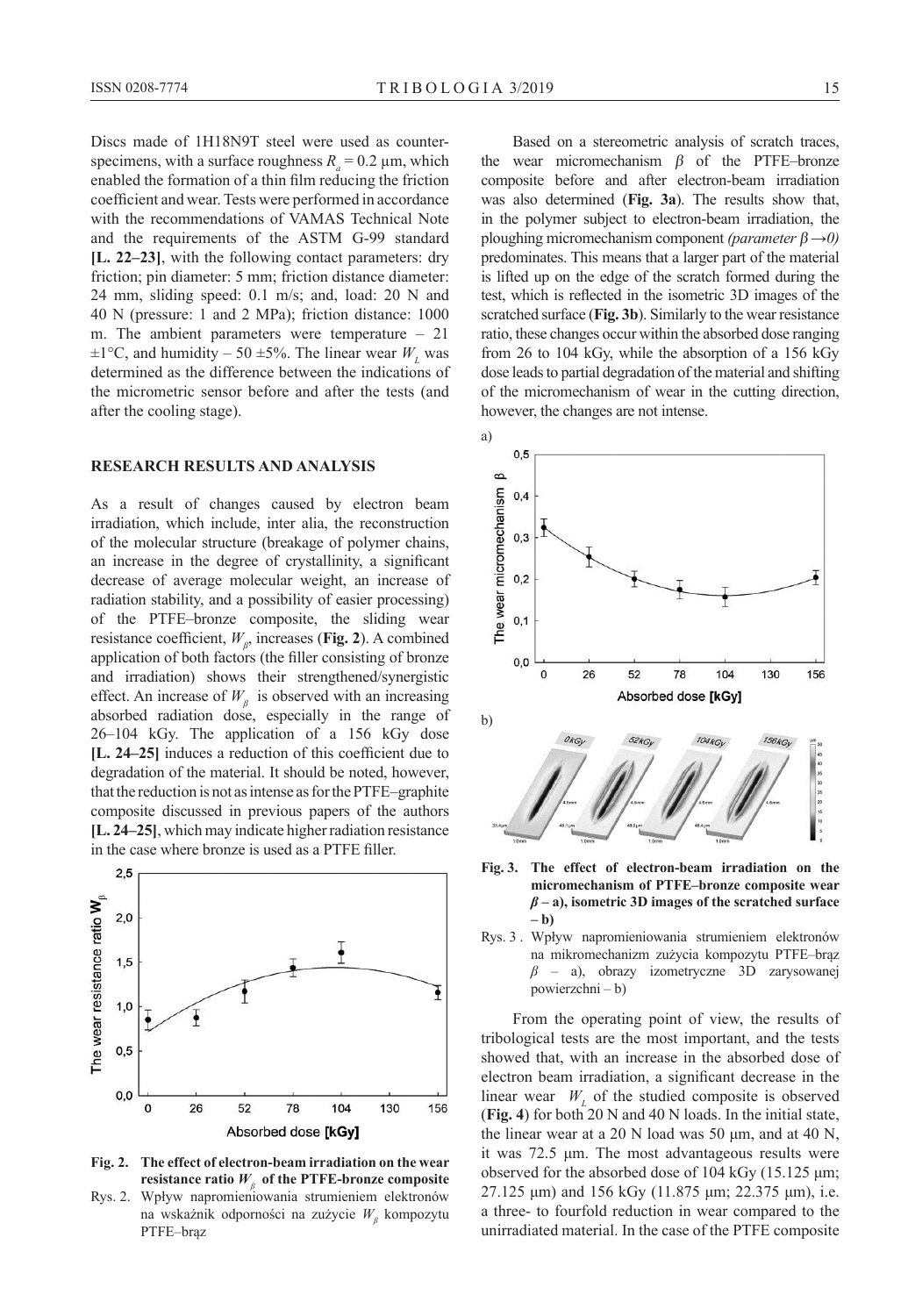with a graphite addition **[L. 25]**, irradiation with the 156 kGy dose resulted in significant degradation and increased wear. In the case where bronze is applied, this effect is eliminated and the wear is the lowest in the case of the highest absorbed dose of 156 kGy. The mean value of the friction coefficient  $\mu$  was identical for both loads and did not change as a result of electron beam irradiation. It amounted to 0.184±0.01. The results obtained show that the change of PTFE filler from graphite **[L. 25]** to bronze significantly reduces the wear of polytetrafluoroethylene.



**Fig. 4. Linear wear of PTFE with 40% bronze content as a function of the absorbed electron-beam irradiation dose**

Rys. 4. Zużycie liniowe PTFE z 40% zawartością brązu w funkcji pochłoniętej dawki strumienia elektronów

#### **CONCLUSIONS**

- Electron beam irradiation induces a reconstruction of the polytetrafluoroethylene molecular structure (the process took place at room temperature, so destruction of polymer chains was the dominant mechanism of irradiation, which is confirmed, inter alia, by increased crystallinity), which has a direct impact on the increase in its thermal, mechanical, or sclerometric properties, and the resulting operational life achieved through reduced wear.
- Stereometric analysis of the scratched surface of PTFE with a 40% bronze addition subjected to electron-beam irradiation showed a change of the wear mechanism  $β$  in the direction of ploughing, and an increase in the resistance to sliding wear,  $W_{\beta}$ , in particular, for the absorbed dose of 104 kGy.
- Tribological tests showed a three- to fourfold reduction in linear wear for 20 N and 40 N loads. The most advantageous results were obtained for the absorbed doses of 104 and 156 kGy.
- Increasing the radiation dose above the value of 104 kGy did not induce any considerable degradation of the PTFE-bronze composite, which was observed in the case of PTFE with a graphite filler.
- The significant improvement of properties, in particular tribological properties, holds promise for a longer service life of components made of PTFE with a bronze filler and irradiated with an electron beam.

#### **REFERENCES**

- 1. Olabisi O., Adewale K.: Handbook of thermoplastics, Boca Raton FL: CRC Press, 2016.
- 2. Rossa B.B., Fluorocarbon polymers in the Chemical Industry, Praktische Chemie 15, 1964, pp. 64–73.
- 3. Cox J.M., Wright B.A., Wright W.W.: Thermal degradation of fluorine-containing polymers, J Appl Polym Sci 8, 964, pp. 2935–2961.
- 4. Briscoe B.J., Ni Z.: The influence of γ-irradiation on the tribology of ptfe and high density polythene, Wear 100, 1984, pp. 221–242.
- 5. Perry H.R., Green D.W., Maloney J.O.: Perry's chemical engineers' handbook, 6th ed. New York: McGraw-Hill, 1984.
- 6. Tanaka K., Uchiyama Y., Toyooka S.: The mechanism of wear of polytetrafluoroethylene, Wear 23, 1973, pp. 153–177.
- 7. Ebnesajjad S.: Expanded PTFE Applications Handbook, Oxford UK: Elsevier, 2017.
- 8. Khedkar J., Negulescu I., Meletis E.I.: Sliding wear behavior of PTFE composites, Wear 252, 2002, pp. 361–369.
- 9. Pengpeng Y., Jian W., Liwen M., Dafang H., Xin F., Xiaohua L.: Tribological behaviors of carbon series additions reinforced CF/PTFE composites at high speed, Applied Polymer Science 133, 2016, pp. 43236–43245.
- 10. Unal H., Sen U., Mimaroglu A.: Study of abrasive wear volume map for PTFE and PTFE composites, Appl Compos Mater 14, 2007, pp. 287–306.
- 11. Tabata Y., Suzuki H., Ikeda S.: Radiation modification of PTFE and its application, Radiation physics and chemistry 84, 2013, pp. 14–19.
- 12. Lappan U., Geibler U., Hauber L., Jehnichen D., Pompe G., Lunkwitz K.: Radiation-induced branching and crosslinking of polytetrafluoroethylene (PTFE), Nuclear Instruments and Methods in Physics Research B 185, 2001, pp. 178–183.